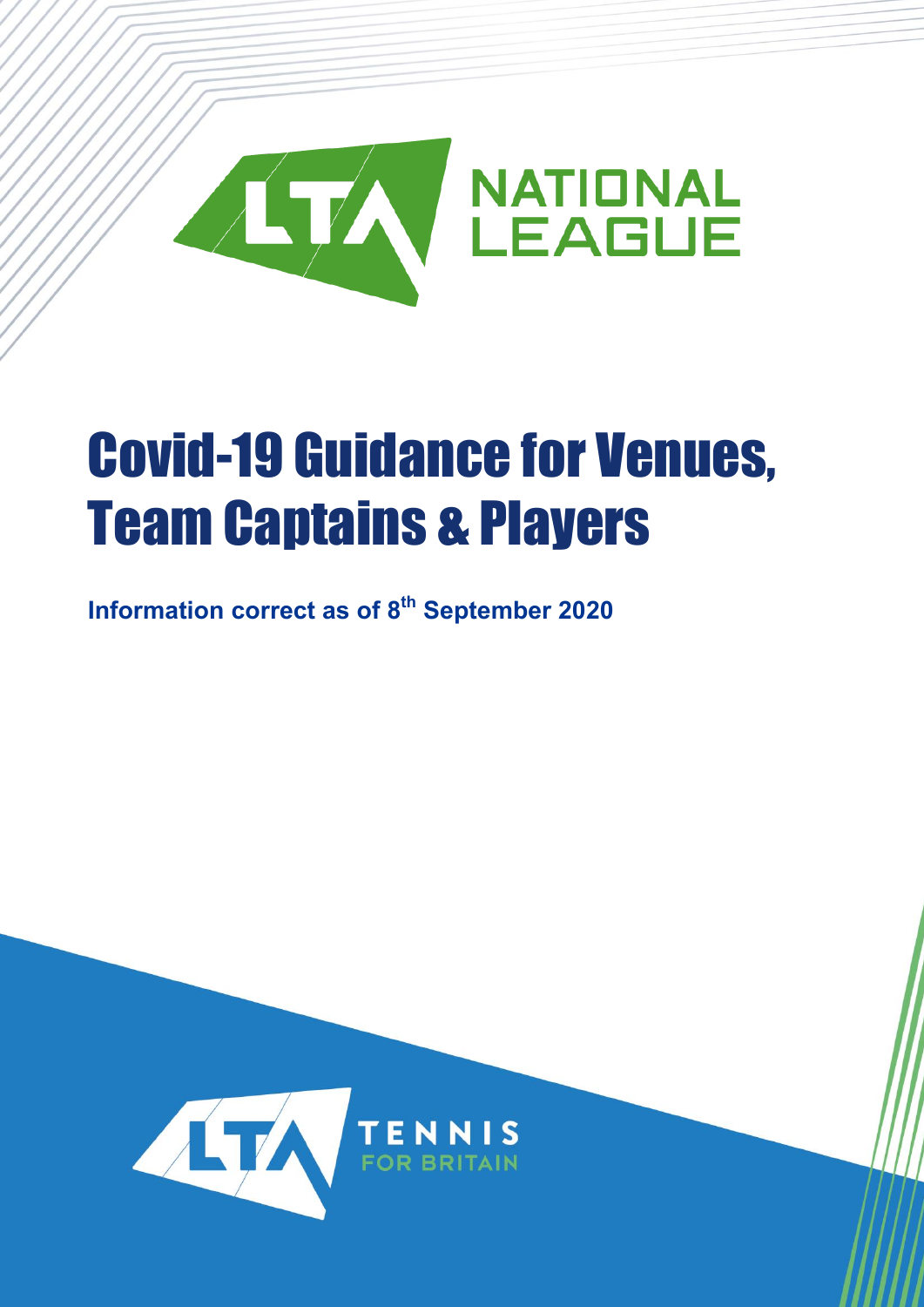The following document aims to provide the relevant Covid-19 guidance for those venues, team captains and players involved in the LTA National League competition.

Owing to the COVID-19 restrictions imposed by HM Government we will be adhering to guidance put in place by the LTA to ensure the safety and wellbeing whilst competing. Undertaking any activity, including tennis, has the potential for increased risk of transmission of COVID-19, you are advised to read [Government guidance on staying safe outside your home.](https://www.gov.uk/government/publications/staying-safe-outside-your-home/staying-safe-outside-your-home)

## **Venues**

- All venues must ensure they have read and adhere to the [LTA Guidance for Tennis](https://www.lta.org.uk/about-us/tennis-news/news-and-opinion/general-news/2020/march/coronavirus-covid-19-advice-for-venues/)  [Venues.](https://www.lta.org.uk/about-us/tennis-news/news-and-opinion/general-news/2020/march/coronavirus-covid-19-advice-for-venues/) This page is updated regularly so please ensure this is checked regularly
- All those attending a venue must ensure they strictly observe and respect all rules and signage at any particular venue

# **Pre-attendance Symptom Check**

It is the responsibility for anyone attending a National League fixture in any capacity that they should undergo a pre-attendance self-assessment for any COVID-19 symptoms using the information on the NHS website before leaving home. No-one should leave home to participate in tennis if they, or someone they live with, has symptoms of COVID-19, currently recognised as any of the following:

- A high temperature
- A new, continuous cough
- A loss of, or change to, their sense of smell or taste

Government guidelines in relation to local lockdowns and returning to the UK from overseas must be followed.

#### **Quarantine/Self Isolating/Health**

It is each player/team captain's responsibility to adhere to current government guidelines regarding both international and domestic travel.

- Countries and territories with no self-isolation requirement on arrival in England can be found [here.](https://www.gov.uk/guidance/coronavirus-covid-19-travel-corridors)
- The latest advice on local restrictions and areas with an outbreak of Coronavirus can be found [here.](https://www.gov.uk/government/collections/local-restrictions-areas-with-an-outbreak-of-coronavirus-covid-19)

This information can change on a regular basis so please ensure you refer to it.

- If any players are travelling back from any of the countries on the current quarantine list, they are not permitted to participate in a National League fixture if this falls within the two week isolation period
- Similar to the above if someone is self-isolating they cannot break that period and play in the event if it falls within the tournament period.

#### **Travel Arrangements**

- Walking and cycling to fixtures is encouraged. Where this is not possible, use public transport or drive
- Players are encouraged to arrive as close as possible to when they need to be at the venue

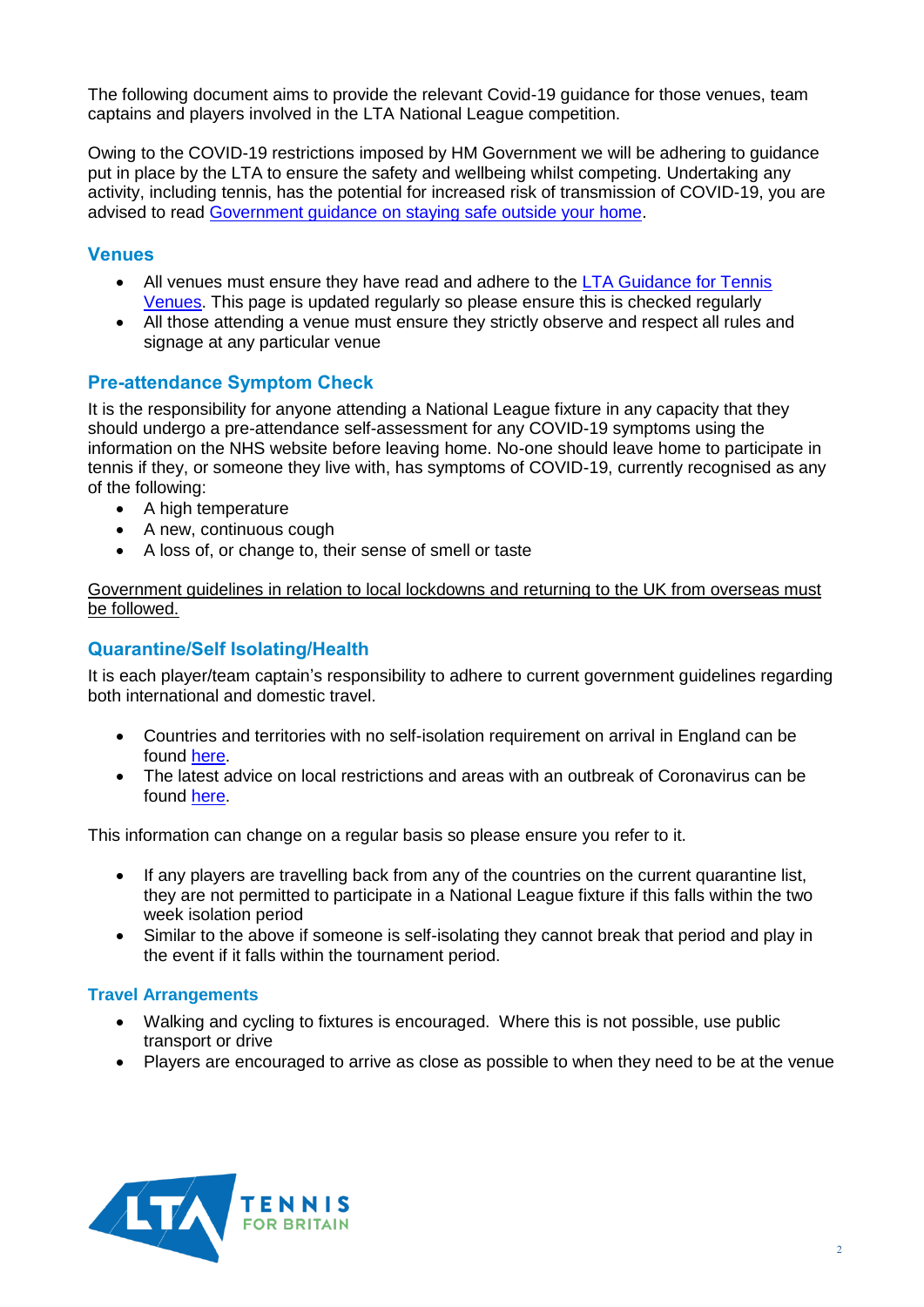**Car sharing -** You should try not to share a vehicle with those outside your household or support bubble. If you need to do this, try to:

- share the transport with the same people each time
- keep to small groups of people at any one time
- open windows for ventilation
- travel side by side or behind other people, rather than facing them, where seating arrangements allow
- face away from each other
- consider seating arrangements to maximise distance between people in the vehicle
- clean your car between journeys using standard cleaning products make sure you clean door handles and other areas that people may touch
- ask the driver and passengers to wear a face covering

#### **Equipment**

- Please follow public health quidelines for hygiene
- Please bring your own hand sanitiser to clean your hands at regular intervals especially before and after a match
- Please try not to bring any equipment, baggage or clothing that is not essential.
- Players must bring their own tennis balls for practice
- Players are advised to bring and use their own equipment where any equipment is shared it should be subject to thorough cleaning measures between use
- Any equipment used (e.g. mini tennis nets, orange lines, scoreboards) should be cleaned and wiped down afterwards
- New or fresh tennis balls are not need for each match, but extra care must be taken to ensure the players do not touch their faces during play, and anyone involved in the match should all clean their hands before the match and immediately after finishing (use alcohol gel if required)

#### **Maintaining Social Distancing**

- Social distancing should be observed by all those attending the competition
- Players should not to congregate on/around the court before & after play
- There should be no skin to skin contact for players. Racket taps are allowed but shaking hands or elbow alternatives are not permitted.
- Presentations can take place but Medals/Trophies should remain in boxes/packaging or players can take them out the boxes and be collected from the table (not passed). This should only be held outside

#### **Doubles Protocol**

- Other than during the playing of a point distance between partner's & opponents to be maintained
- Player's to avoid talking into a tennis ball, and when communicating with partner maintain distance
- Avoid fist pumps and other physical contact with partner
- Maintain distance from partner & opponents when changing ends
- No shaking of hands at the end of a match. Racket taps allowed.